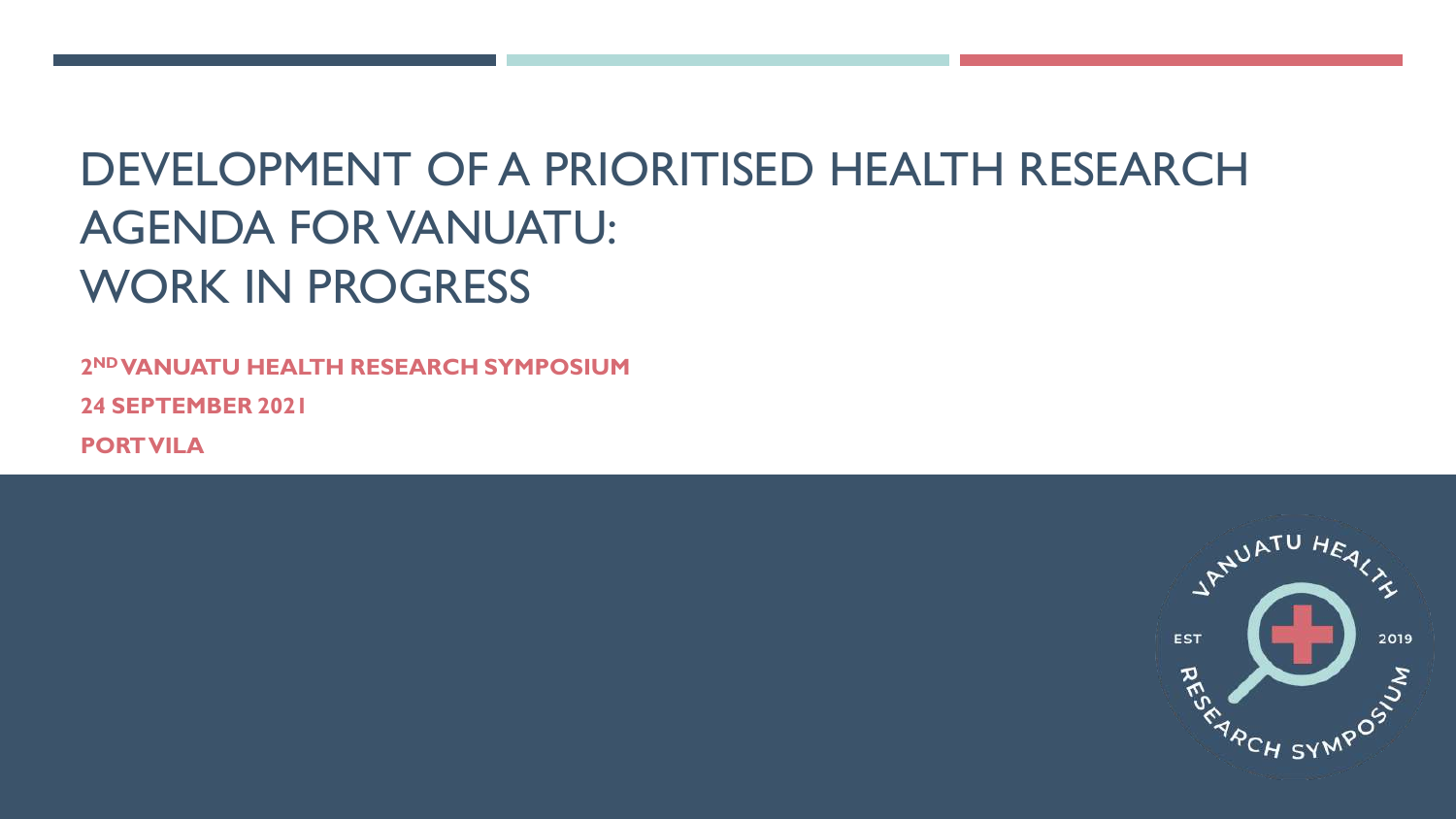#### **OVERVIEW**

- **U WHY A PRIORITISED HEALTH RESEARCH AGENDA?**
- **SCIENCE AND RESEARCH**
- **RESEARCH QUESTIONS AND RESEARCH AREAS**
- **E HEALTH RESEARCH AGENDA**
- **DRAFT HEALTH RESEARCH STRATEGY**
- **NAY FORWARD**

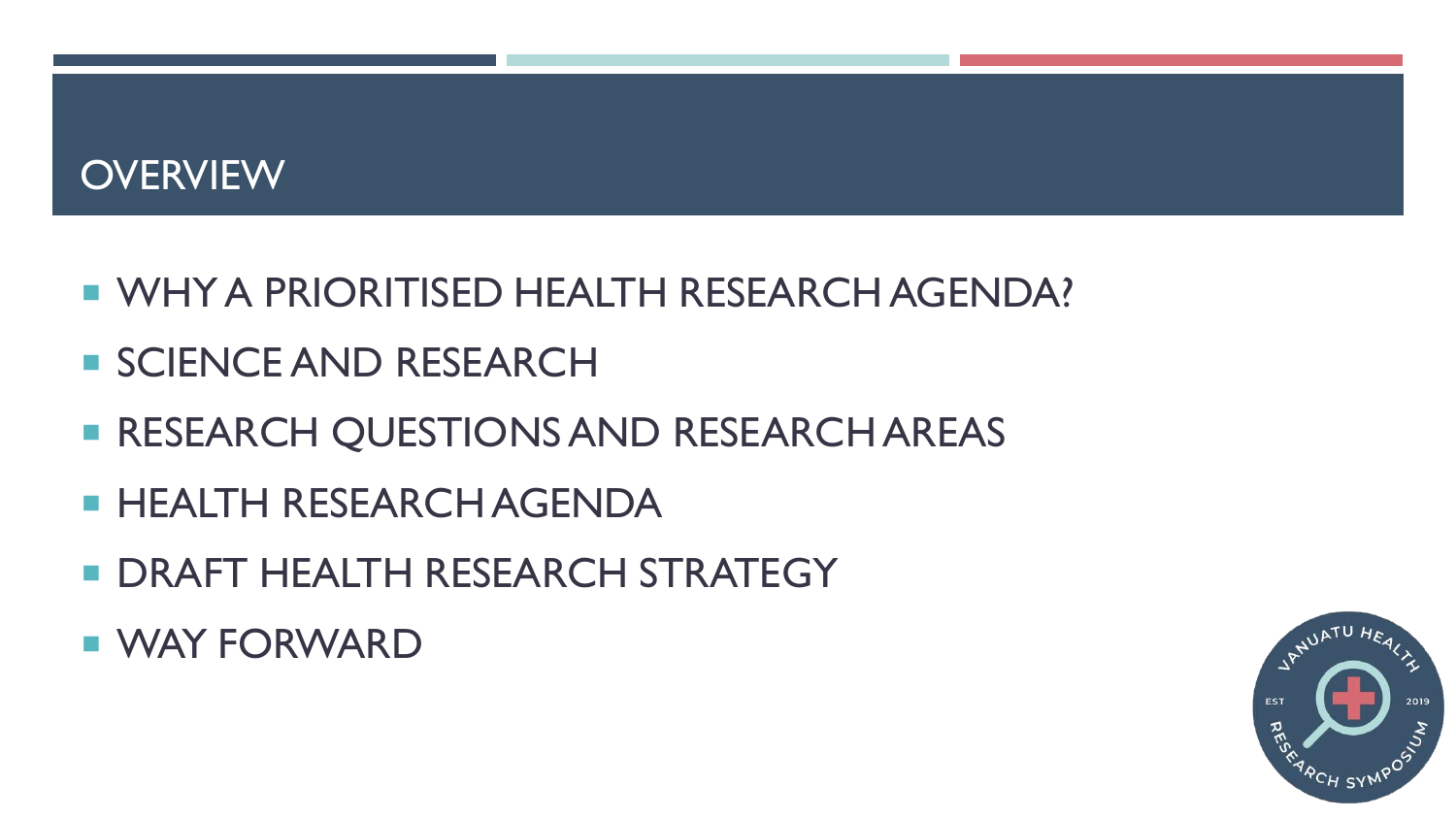# WHY A PRIORITISED HEALTH RESEARCH AGENDA?

- To ensure that research conducted in vanuatu is aligned with national health priorities and issues
- To guide allocation of research resources: health workforce, education, training, funding
- To guide and channel overseas researchers and institutions

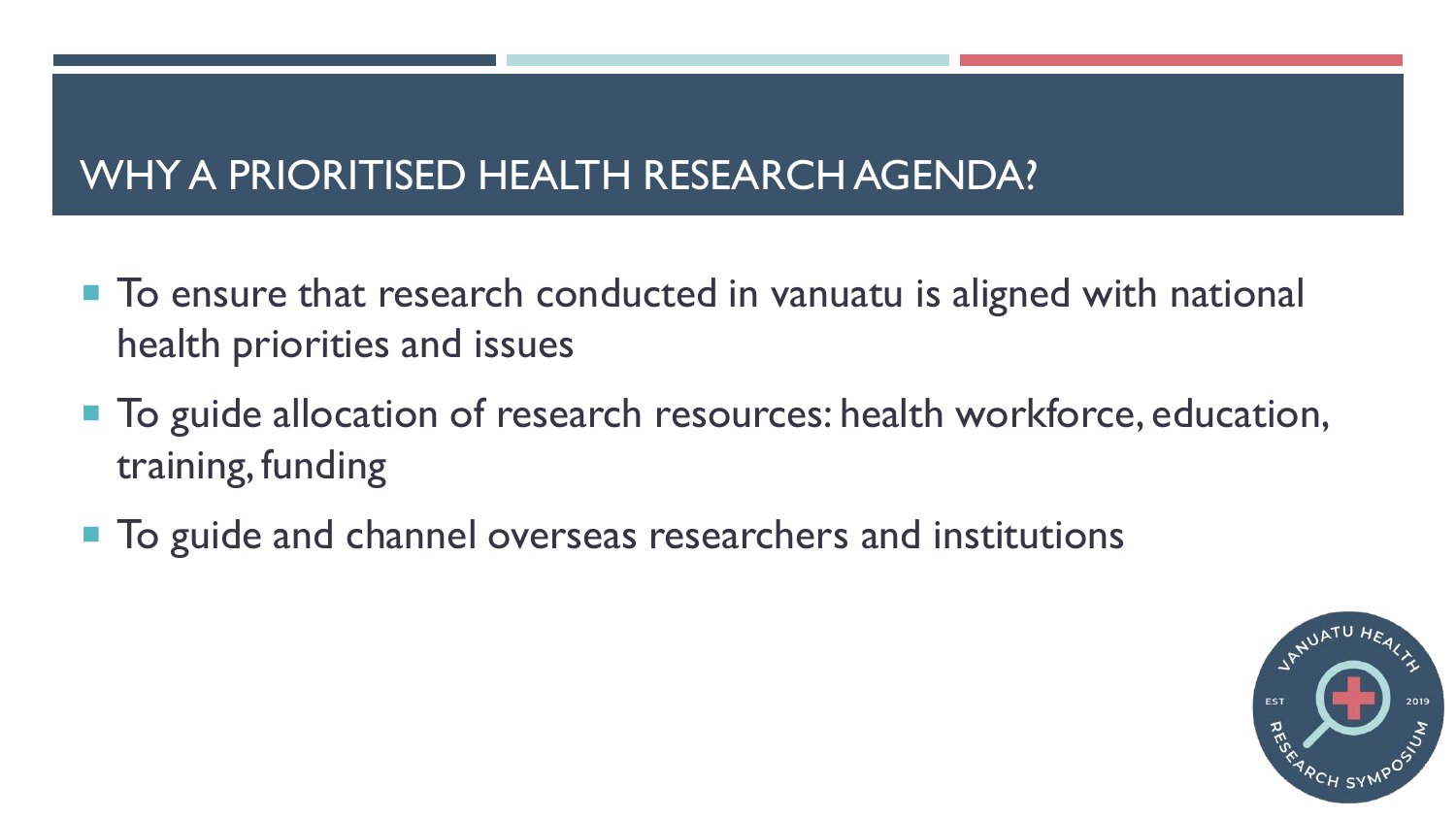#### SCIENCE AND RESEARCH



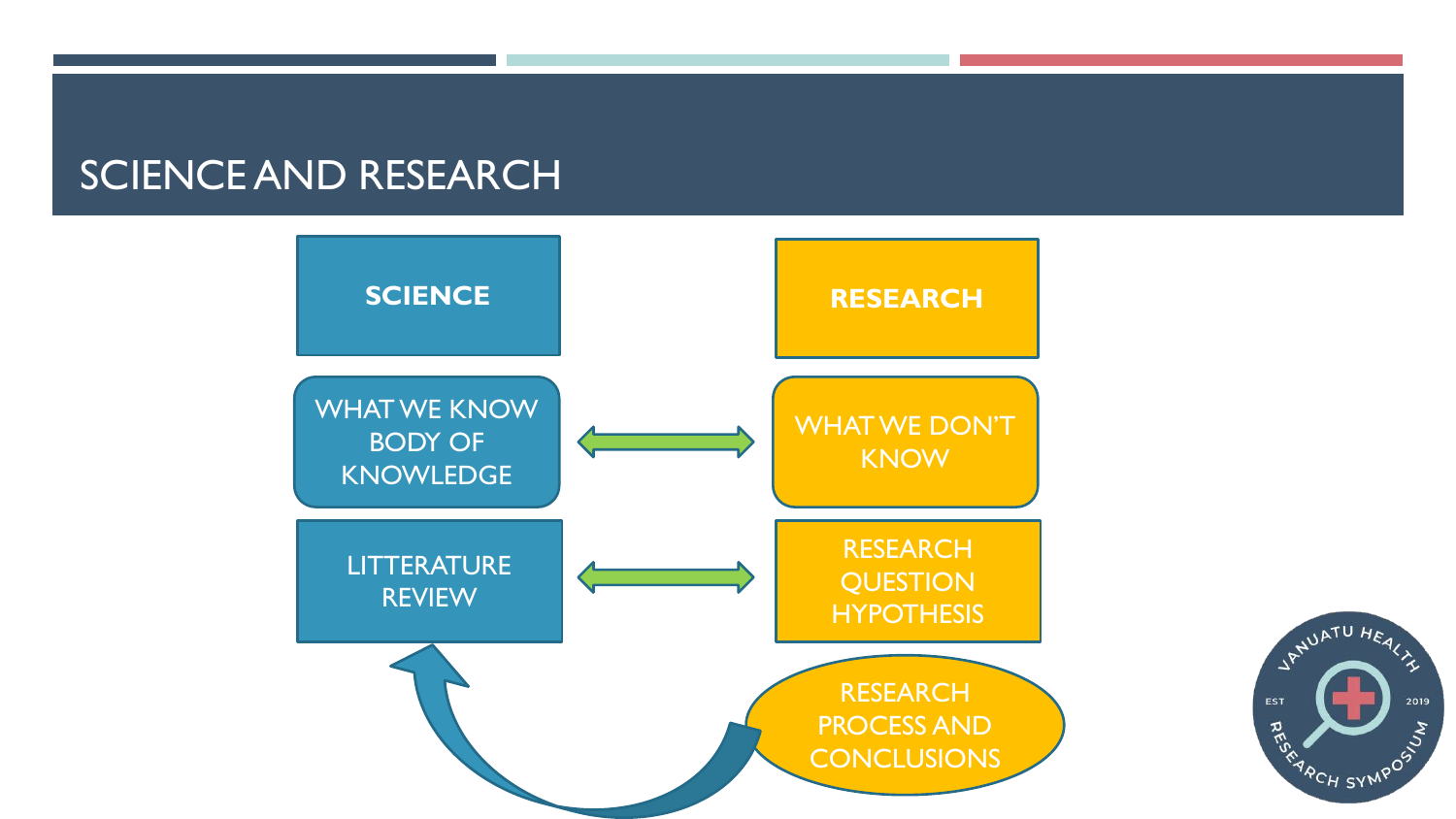# RESEARCH QUESTIONS AND RESEARCH AREAS



#### **AREAS OF ACTIVITY**

# Example: MDR-TB:

- WHO is affected by MDR-TB and WHERE in Vanuatu?
- **NAMILY** is there MDR-TB in Vanuatu?
- $HOW can we prevent and   
means  $MDD = D$$ manage MDR-TB cases? **EST**

2019

RES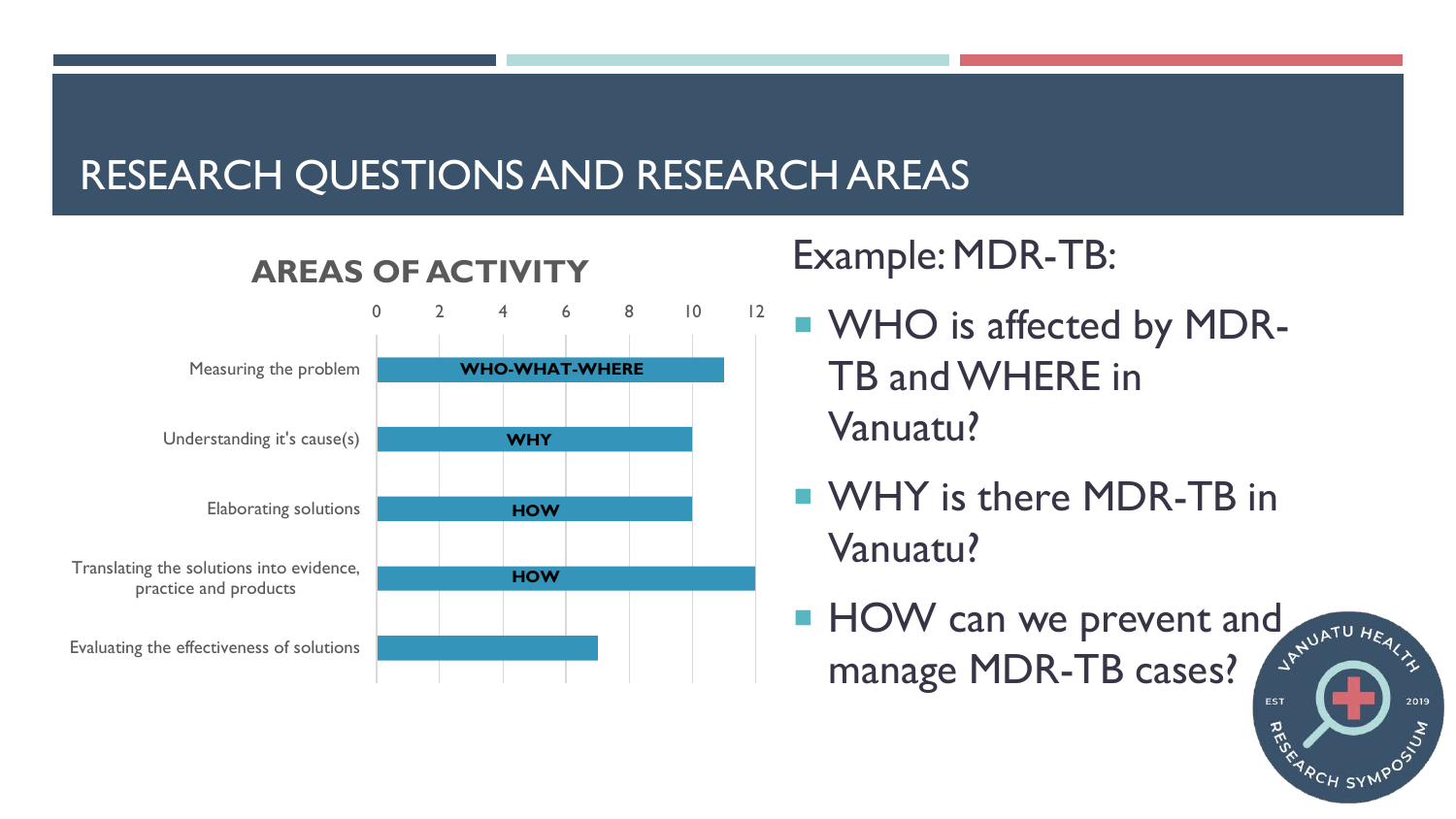## HEALTH RESEARCH AGENDA

#### **PRIORITY RESEARCH QUESTIONS BASED ON:**

- **DISEASE BURDEN: MAIN CAUSES OF MORBIDITY AND MORTALITY**
- **AREAS OF ACTIVITIES: WHO-WHAT-WHERE-WHY-HOW**
- EMERGING HEALTH THREATS: COVID-19-MDR-TB-LEPTOSPIROSIS-ARBOVIRUSES-**NCD**
- **HEALTH TOPICS:** 
	- **EMERGENCY MEDECINE**
	- **HEALTH SYSTEMS**
	- **MCH**
	- **NCD**
	- CD

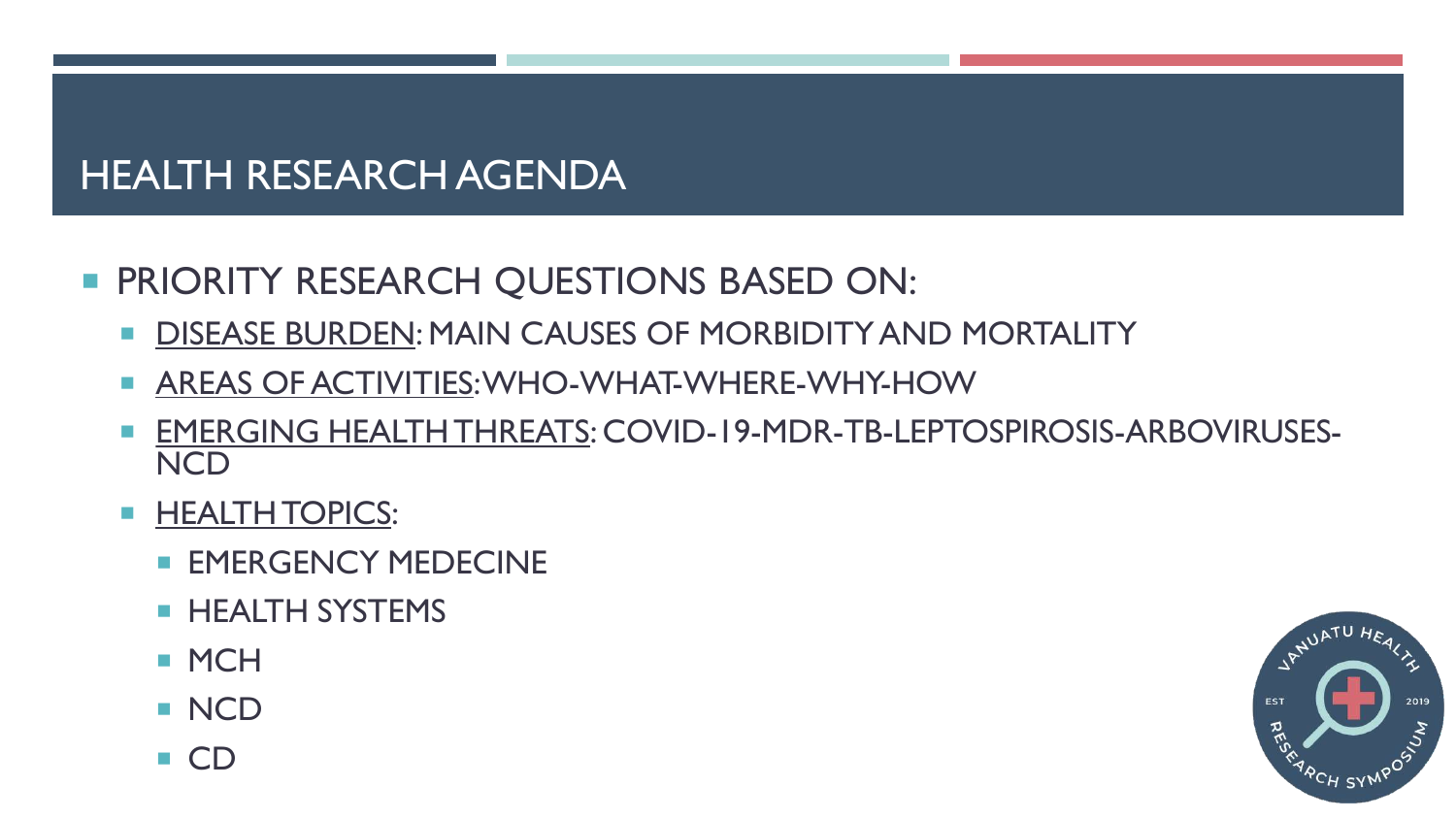# HEALTH RESEARCH AGENDA

# **HEALTH RESEARCH** FIELDS:

- **MEDICAL**
- **PUBLIC HEALTH**
- **NURSING**
- **RELATED RESEARCH** FIELDS :
	- **SOCIAL SCIENCES**
	- **ONE HEALTH:** 
		- **ENVIRONMENTAL HEALTH**
		- **ANIMAL HEALTH**
	- **DISASTER PREPAREDNESS** AND RESPONSE
	- **CLIMATE CHANGE**

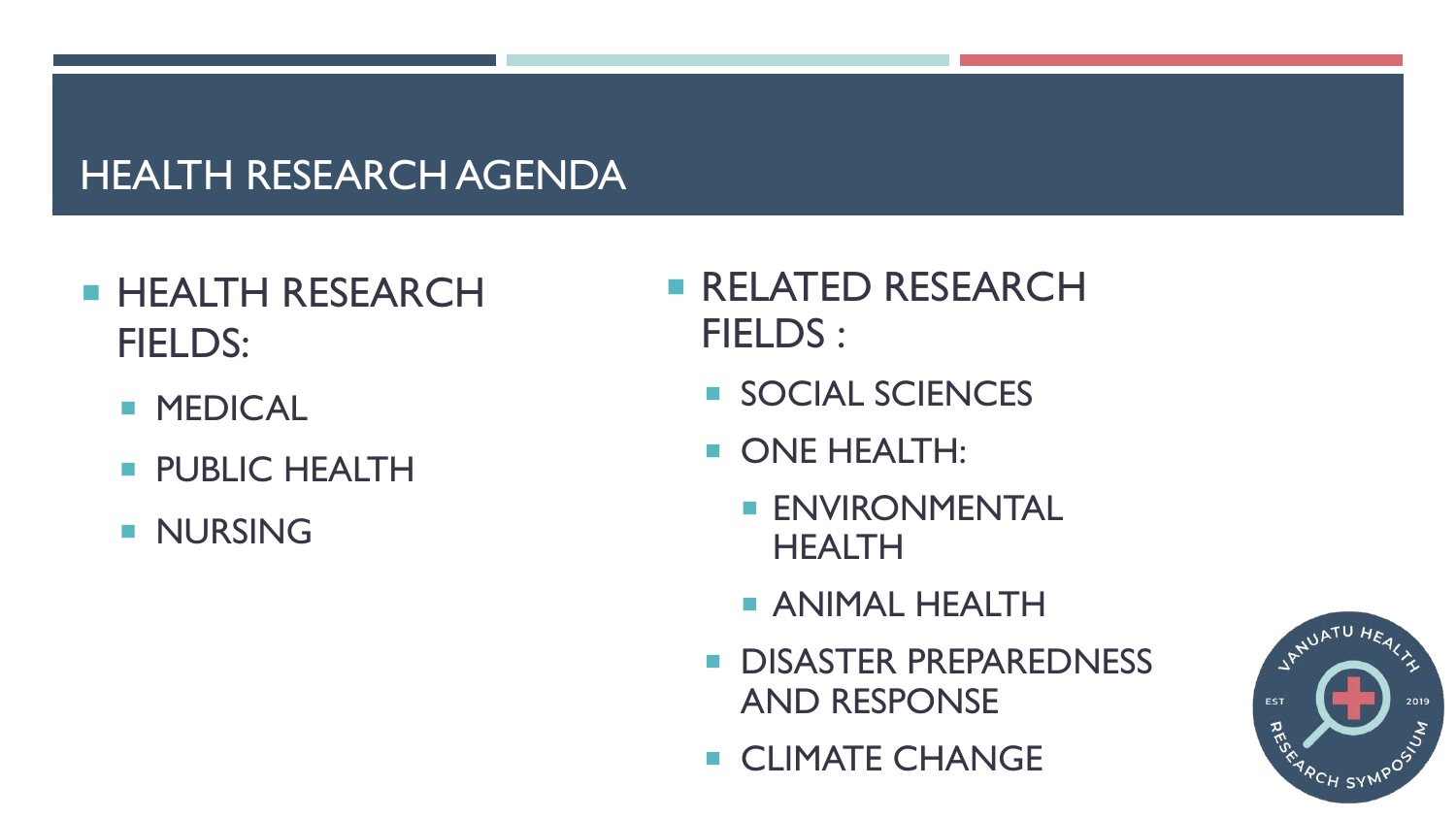# DRAFT HEALTH RESEARCH STRATEGY

■ GOAL: Research conducted in vanuatu led by ni-vanuatu researchers to inform policies, strategies and health interventions to improve the health of the population

# **OBJECTIVES:**

- To develop a prioritised health research agenda
- To develop research capacity in country-health workforce plan
- To develop a network with academic institutions, in country and overseas for collaboration,<br>mentoring, education, scholarship<br> mentoring, education, scholarship
- To support and conduct research based on national health research priorities
- To ensure sustainable funding for research activities